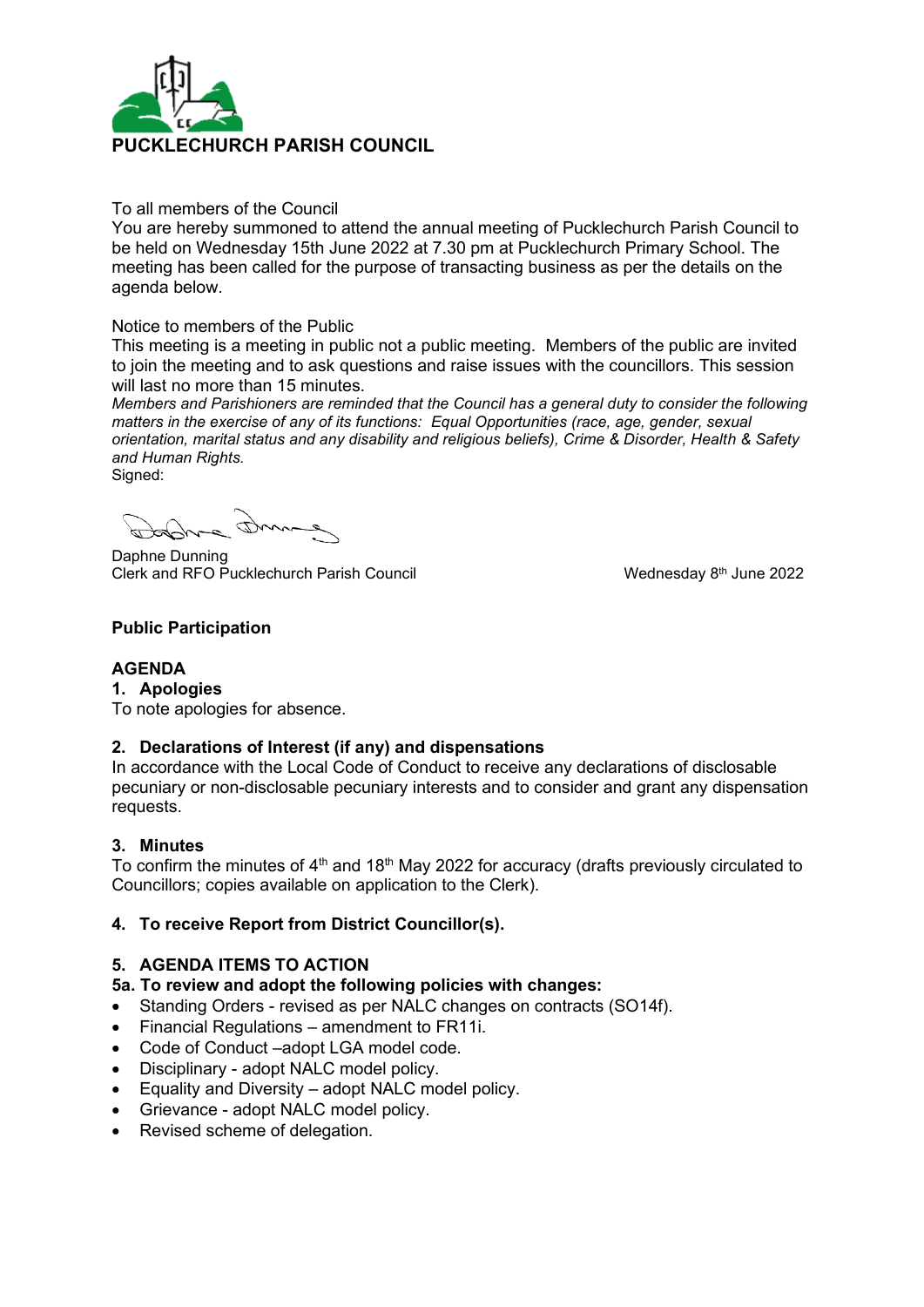

**5b. To review and appoint working groups and councillor representatives and outside bodies and committees.**

**5c, To receive request from Guides to hold a camp fire at their allotment and agree any actions.**

**5d. To review progress to date on Neighbourhood Plan and agree further actions.**

#### **6 AGENDA ITEMS TO NOTE**

**6a To note South Gloucestershire Council is consulting on the recommissioning of Youth Activities Offer and agree if any action required.**

**6b To note the outcome of advertising the casual vacancy**

#### **7 PLANNING**

**7a. Planning applications**

**7ai. P22/03005/F Windmill Golf Academy Henfield Road Westerleigh South Gloucestershire BS36 2FE**

Conversion and extension of existing club house.

#### **7aii P22/02501/F 5 Meadow View Shortwood Road Pucklechurch South Gloucestershire BS16 9PQ**

Creation of new vehicular access on to Shortwood Road.

#### **7aiii P22/02733/HH and P22/02734/LB Flat 2 Beech House Westerleigh Road Pucklechurch South Gloucestershire BS16 9RD**

Works to incorporate existing covered area into flat to form additional living accommodation.

#### **7b. Planning decisions 7bi P22/00423/F The Stables Adj. To The Meadows Parkfield Pucklechurch South Gloucestershire BS16 9NS**

Conversion of existing stable block to include single storey front and side extension to form 1 no. residential dwelling and associated works. **Refused**

#### **7bii P22/01401/F Land At 1 Oaktree Avenue Pucklechurch South Gloucestershire BS16 9RP**

Erection of 1 no. dwelling with parking, access and associated works. **Withdrawn**

#### **7biii P22/01832/LB Moat House Kings Lane Pucklechurch South Gloucestershire BS16 9PP**

Installation of conservation roof light to enable access to the roof area to remedy water ingress and future maintenance. **Approved with conditions.**

#### Decisions in adjacent parish

# **7biv P21/02144/RVC Land South Of Lyde Green Cattybrook Road Mangotsfield South Gloucestershire BS16 9NN**

Variation of conditions 6, 7 and 8 attached to planning permission PK17/1112/F to regularise the ecology strategies. Erection of 115 dwellings, associated infrastructure, construction of vehicular access, parking, landscaping, allotments and public open space. **Approved with conditions.**